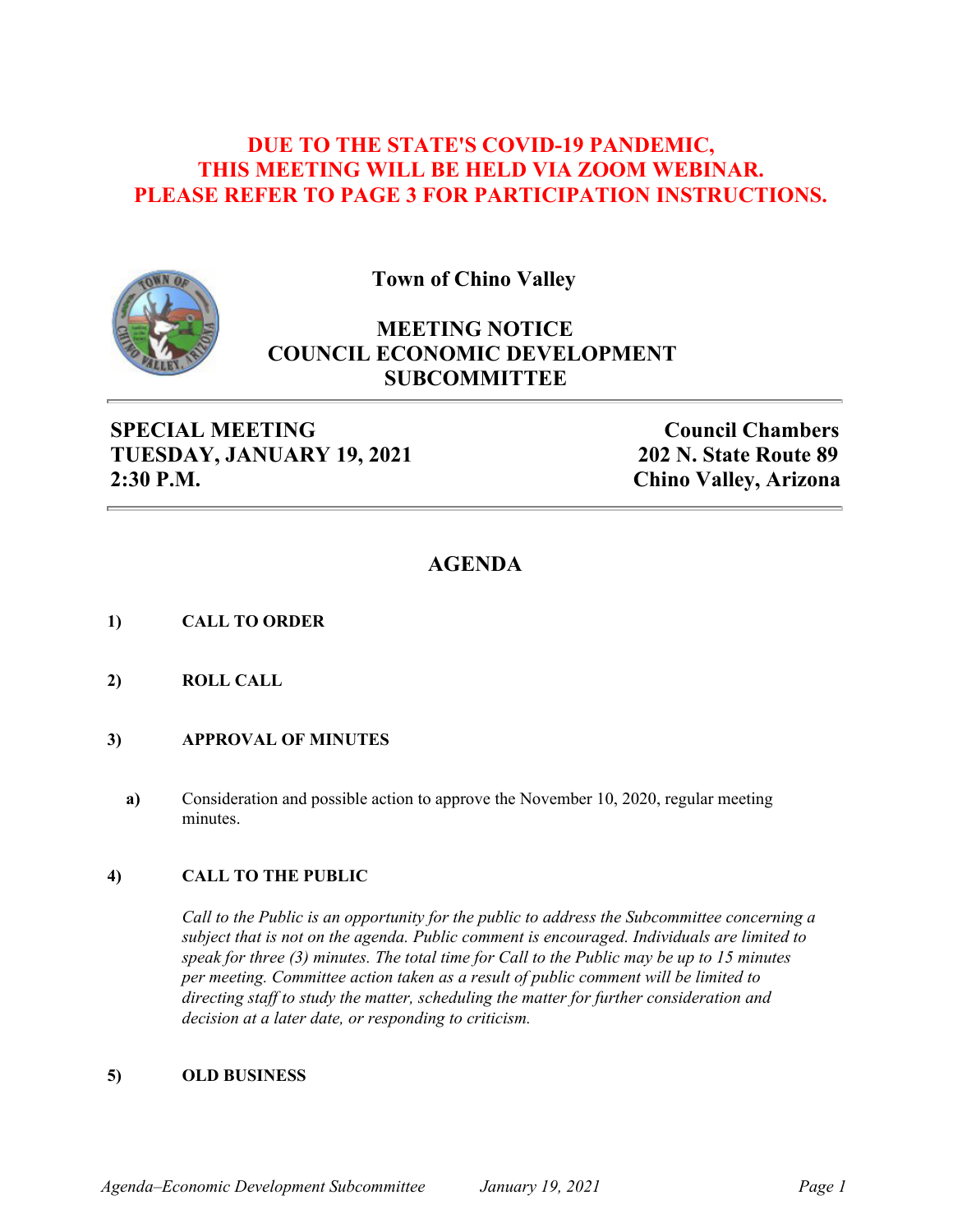- **a)** Update and discussion regarding Tourism Campaign, and the Local First Arizona Foundation Rural Co-op marketing and advertising program.
- **b)** Discussion regarding future RV Park at Old Home Manor.
- **c)** Update regarding Stone Truss, a California company, moving to Chino Valley.

#### **6) NEW BUSINESS**

- **a)** Discussion regarding the Local First Arizona Foundation's Chino Valley Community Profile.
- **b)** Discussion regarding the sale of land at Old Home Manor.
- **c)** Discussion regarding the Small Business Makeover project collaboration with the Small Business Development Center.
- **d)** Discussion regarding the two tactical companies looking to potentially relocate to Chino Valley.
- **e)** Discussion and review of the 5-year Economic Development Strategic Plan: Focus area 2 "State Route 89 Corridor"

### **7) ADJOURNMENT**

Dated this 14th day of January, 2021.

By: *Maggie Tidabeck, Economic Development/Project Manager*

The Town of Chino Valley endeavors to make all public meetings accessible to persons with disabilities. Please call 636-2646 (voice) or 711 (Telecommunications Arizona Relay Service) 48 hours prior to the meeting to request reasonable accommodation to participate in this meeting.

Supporting documentation furnished to the Economic Development Subcommittee with this agenda are available for review on the Town website at [http://www.chinoaz.net/agendacenter](http://www.chinoaz.net/clerk/town agenda.shtml) and the Town Clerk's Office.